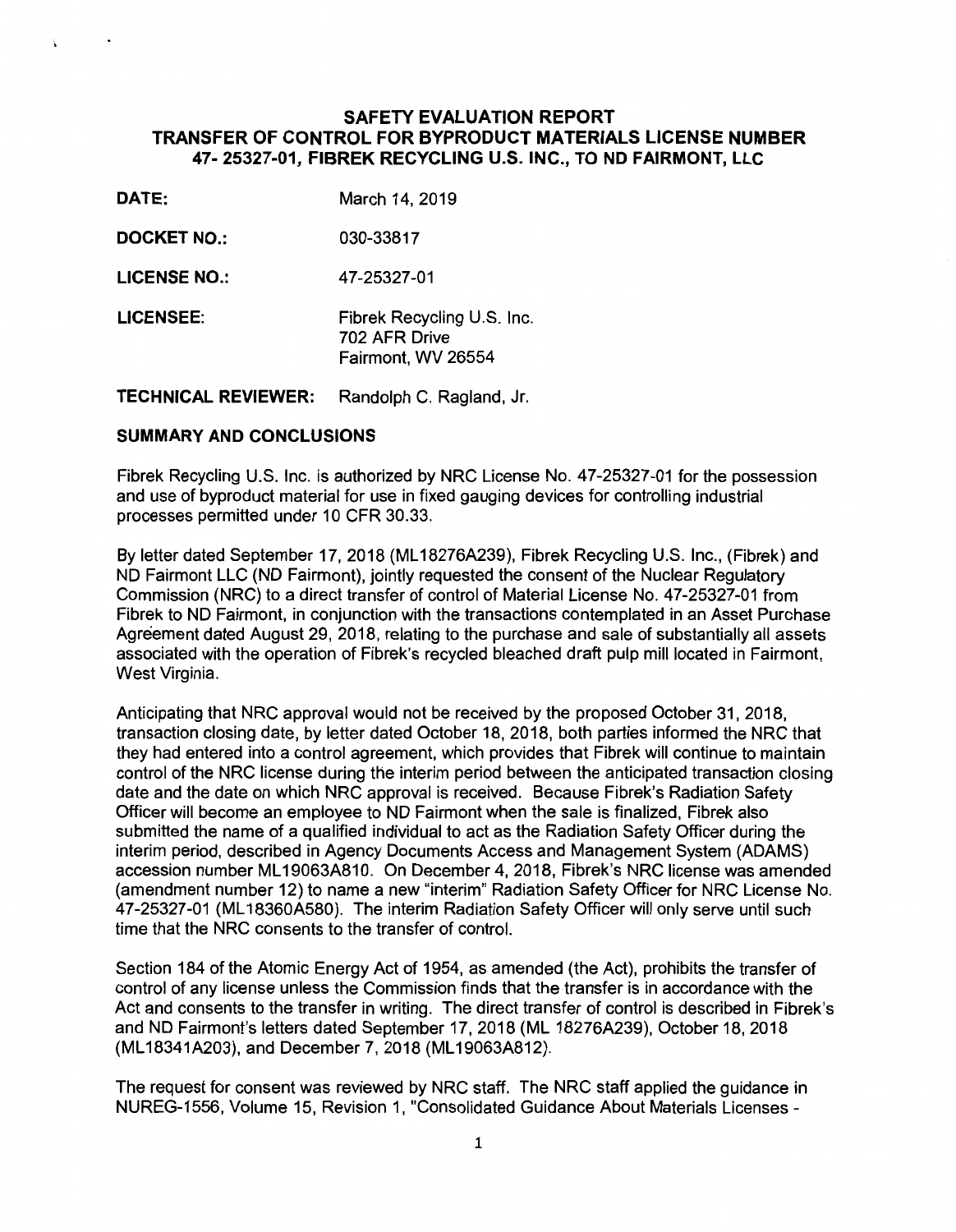Guidance About Changes of Control and About Bankruptcy Involving Byproduct, Source, or Special Nuclear Materials Licenses," dated June 2016, and determined that the transfer is a direct transfer of control. The request and associated Control agreement provided by Fibrek, ND Fairmont, and the additional information provided by the state of Wisconsin (ML 19063A813) were reviewed by NRC staff to determine if ND Fairmont could continue to maintain a safe and secure fixed gauge program while satisfying license and regulatory requirements. The review was performed in accordance with NUREG-1556, Volume 4, Revision 1, "Consolidated Guidance About Material Licenses, Program-Specific Guidance About Fixed Gauge Licenses." Based on this review, the NRC staff finds that the information submitted by Fibrek and ND Fairmont sufficiently describes and documents the transaction and commitments made by Fibrek and ND Fairmont.

As required by 10 CFR 30.34 and section 184 of the Atomic Energy Act of 1954, as amended (the Act), NRC staff has reviewed the application and finds that the proposed transfer of control is in accordance with the Act. The staff finds that, after the transfer of control, ND Fairmont will remain qualified to use byproduct material for the purpose requested, will have the same Radiation Safety Officer as listed in Fibrek's NRC License No. 47-25327-01, Amendment 11, and will continue to have and maintain the equipment, facilities, and procedures needed to protect public health and safety, and promote the common defense and security.

## **SAFETY AND SECURITY REVIEW**

According to data·obtained from ADAMS, Fibrek has been an NRC Licensee since September 28, 2006. On September 28, 2006, NRC License 47-25327-01, was transferred to SKF Pulp (ML062750216), and on June 30, 2011, NRC processed License No. 47-25327-01, Amendment 9 (ML 111810611) that changed the licensee name to Fibrek. The NRC conducted inspections of Fibrek's NRC licensed activities at their Fairmont, WV facility in February 2010, (Inspection No. 03033817/2010001) and January and February 2015, (Inspection No. 03033817/2015001) and no in-plant operational safety or security violations of NRC requirements were identified.

Fibrek and ND Paper's September 17, 2018, Request for Written Consent to Transfer (ML 18276A239) stated that ND Fairmont's parent company, ND Paper LLC owns a subsidiary who currently possesses a state of Wisconsin radioactive materials license, and that license is in good standing (ML 19063A813). In May 2018, Catalyst Paper Operations, Inc. (now ND Paper Inc., Biron Division) announced that they had entered into a Sales and Purchase agreement with ND Paper LLC (finalized on June 29, 2018), which included the sale of Catalyst Paper's Biron Mill in Biron, Wisconsin. The Biron Mill facility is authorized by the State of Wisconsin, Bureau of Environmental Health, Radiation Protection Section, to possess and operate fixed radioactive gauges under Wisconsin License No. 141-2060-01. In response to the sales and purchase agreement, the state of Wisconsin conducted a review and determined that ND Paper, Inc. Biron Mill Division would use the gauges as intended and authorized the transfer of control from Catalyst Paper to ND Paper LLC. A representative from the State of Wisconsin Department of Health Services, Radiation Protection Section, stated that ND Paper Inc., Biron Division's license is current, there was nothing of concern in their inspection history, and the license is in good standing (ML 19063A813).

With respect to future operations, the commitments made by Fibrek and ND Fairmont state that ND Fairmont (License No. 47-25327-01):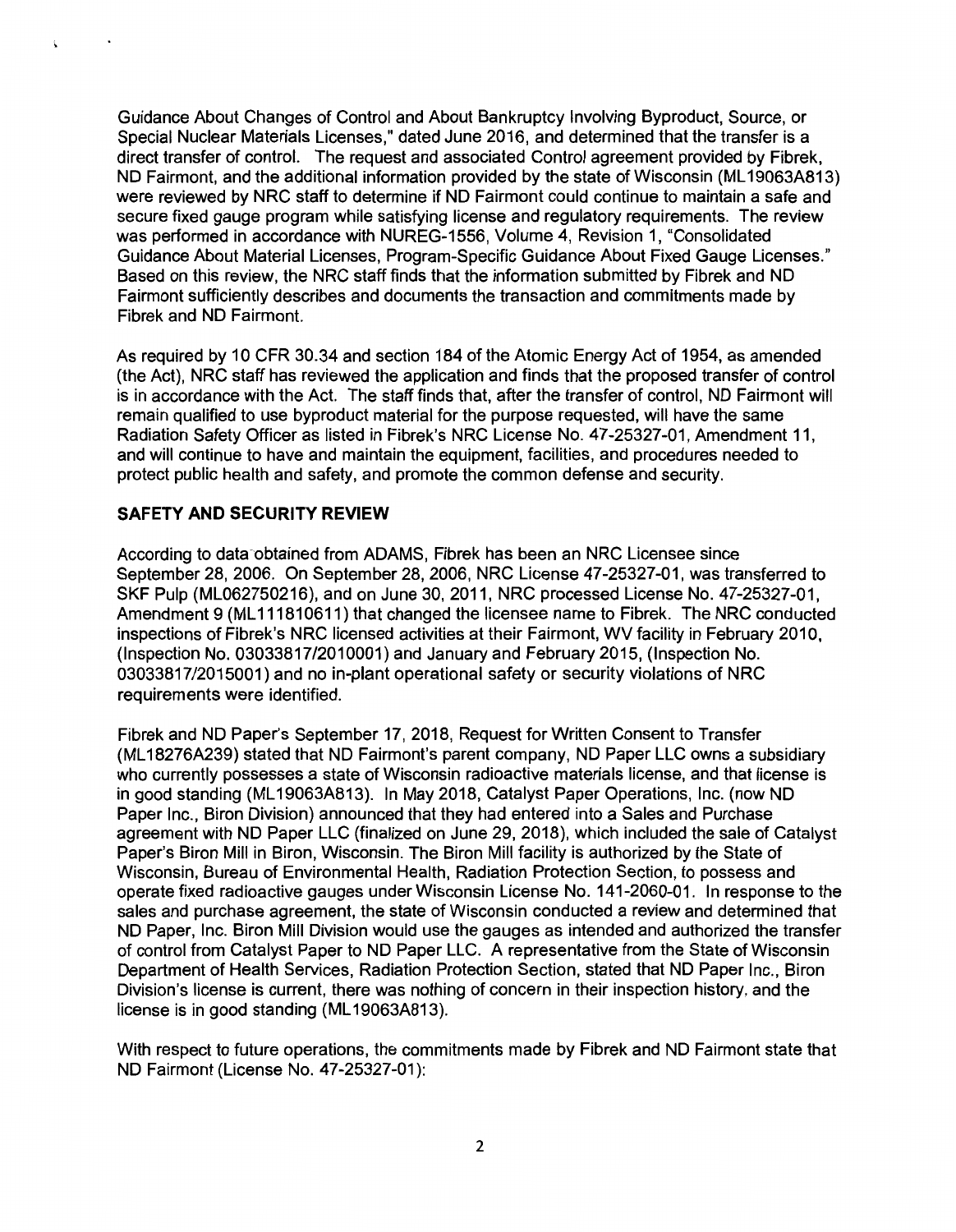- A. will not change the radiation safety officer utilized by Fibrek before the sale agreement;
- B. will not change management oversight personnel (i.e., plant management) involved in licensed activities;
- C. will not change the locations, facilities, and equipment authorized in the NRC license;
- D. will not change the radiation safety program authorized in the NRC license;
- E. will keep regulatory required surveillance records and decommissioning records; and
- F. will change the organizations name listed in the NRC license.

Because ND Paper LLC is currently the parent company to a subsidiary (i.e., ND Paper, Biron Division, in Biron, Wisconsin), and that subsidiary maintains an active radioactive fixed gauge license under the jurisdiction of the State of Wisconsin, Department of Health Services, Radioactive Material License No. 141-2060-01 ), and that license is in good standing, for security purposes, ND Fairmont LLC, is considered a known entity following the guidance provided by the NRC's Office of Nuclear Material Safety and Safeguards (NMSS) "Checklist to Provide a Basis for Confidence that Radioactive Materials Will be Used as Specified on the Application," August 9, 2018, revision. The purpose of this checklist is for the NRC to obtain reasonable assurance from new license applicants or licensees transferring control of licensed activities that the licensed material will be used for its intended purpose and not for malevolent use. In addition, once NRC consents to the transfer of control, Ms. Ericka Aversa will be reinstated as the Radiation Safety Officer on ND Fairmont's NRC license. Ms. Aversa was previously listed as the Radiation Safety Officer on Fibrek's NRC License No. 47-25327-01, Amendment 11. Based on Ms. Aversa's experience as Fibrek's Radiation Safety Officer and her 40 hour Radiation Safety Officer training certificate submitted to NRC by Fibrek letter dated November 3, 2016 (ML 16330A628), Ms. Aversa meets NRC guidance presented in NUREG 1556, Vol. 4, Rev. 1, to be named as the Radiation Safety Officer on ND Fairmont LLC's license.

ND Fairmont LLC, is not required to have decommissioning financial assurance based on the types and amount of material authorized in License No. 47-25327-01.

# **REGULATORY FRAMEWORK**

Fibrek's NRC License No. 47-25327-01 was issued under 10 CFR Part 30, Rules of General Applicability to Domestic Licensing of Byproduct Material. Section 184 of the Atomic Energy Act of 1954, as amended, prohibits the transfer of control of any license unless the Commission finds that the transfer is in accordance with the Act and consents to the transfer in writing. The Commission is required by 10 CFR 30.34 to determine if the transfer of control is in accordance with the provisions of the Act and gives its consent in writing.

Specifically, 10 CFR 30.34(b) states: "No license issued or granted pursuant to the regulations in this part and parts 31 through 36, and 39 nor any right under a license shall be transferred, assigned or in any manner disposed of, either voluntarily or involuntarily, directly or indirectly, through transfer of control of any license to any person, unless the Commission shall, after securing full information, find that the transfer is in accordance with the provisions of the Act and shall give its consent in writing."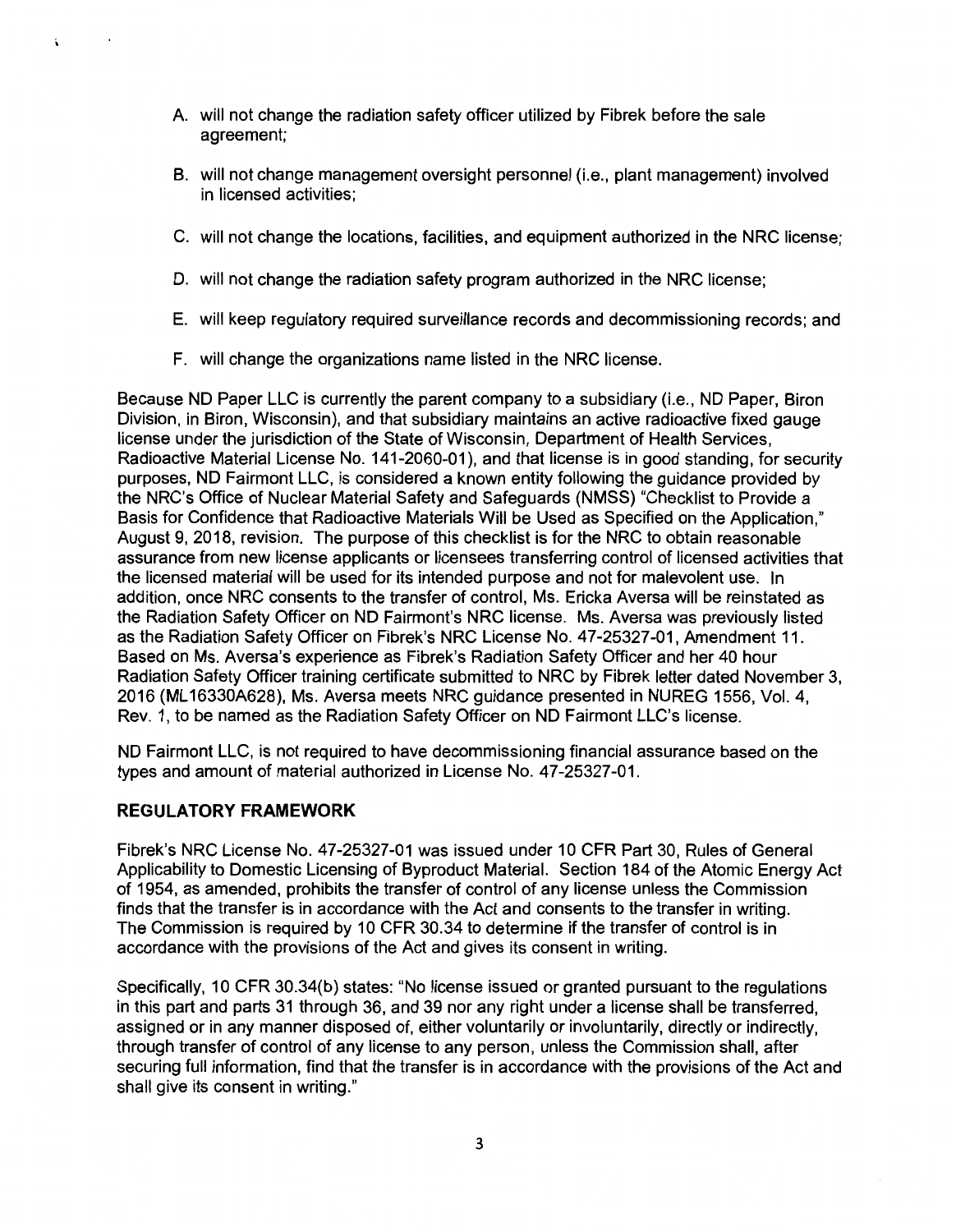As previously indicated, the staff evaluation associated with the transfer of control is based on guidance in NUREG 1556, Volume 15, Revision 1. The central issue when determining whether a license is transferred is whether the authority over the license has changed. Fibrek's request for consent describes a direct transfer of control of the NRC license to ND Fairmont LLC, including their NRC licensed program, and, as such, the transfer requires NRC consent.

As previously indicated, the staff evaluation associated with ND Fairmont's proposed Radiation Safety Officer was performed in accordance with the guidance in NUREG-1556, Volume 4, Revision 1, "Consolidated Guidance About Materials Licenses - Program-Specific Guidance About Fixed Gauge Licenses," dated June 2016.

Based on the above evaluation, NRC has determined that ND Fairmont LLC will utilized fixed gauges as intended to perform level or density measurements, and will operate, and maintain a fixed gauge program in accordance with NRC regulatory and license requirements. Therefore, the NRC does not object to the transfer of assets, which occurred on October 31, 2018, and will amend the license with the new company name and reinstate the previous Radiation Safety Officer.

### **DESCRIPTION OF TRANSACTION**

 $\ddot{\phantom{a}}$ 

The direct transfer of control is described in Fibrek's and ND Fairmont's letters dated September 17, 2018 (ML 18276A239), October 18, 2018 (ML 18341A203), and December 7, 2018 (ML 19063A812). After NRC consent is granted, ND Fairmont will continue as the licensee and remain in control of all licensed activities under Materials License No. 47-25327-01. However, the license will be amended to reflect the new licensee's name and address, and the Fibrek Radiation Safety Officer, listed in NRC License No. 47-25327-01, Amendment No. 11, will be reinstated. The NRC staff finds that the request for consent adequately provides a complete and clear description of the transaction, and is consistent with the guidance provided in Appendix F of NUREG-1556, Volume 15, Revision 1.

#### **TRANSFEREE'S COMMITMENT TO ABIDE BY THE TRANSFEROR'S COMMITMENTS**

The NRC staff finds that the information submitted by Fibrek and ND Fairmont sufficiently describes and documents the commitments made by Fibrek and ND Fairmont and is consistent with the guidance in NUREG-1556, Volume 15, Revision 1.

#### **ENVIRONMENTAL REVIEW**

An environmental assessment for this action is not required since this action is categorically excluded under 10 CFR 51.22(c){21 ).

#### **CONCLUSION**

The staff has reviewed the request for consent submitted by both parties with regard to the direct transfer of control of byproduct materials License No. 47-25327-01 and consents to the transaction pursuant to 10 CFR 30.34(b).

Consistent with the guidance in NUREG-1556, Volume 15, Revision 1, the submitted information sufficiently describes the transaction; documents the understanding of the license and commitments of the transferee; demonstrates that personnel, including the proposed Radiation Safety Officer, have the experience and training to properly implement and maintain